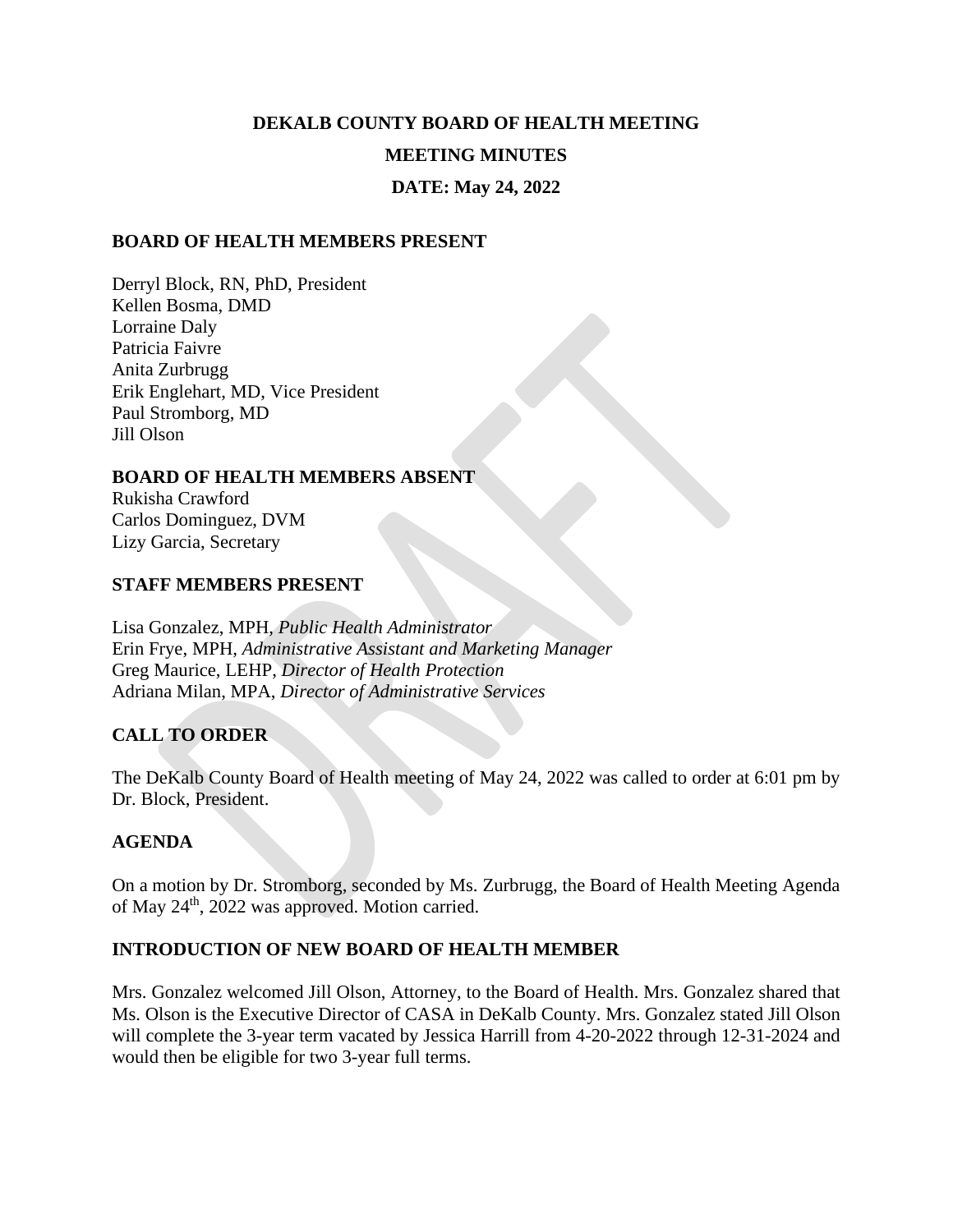## **MINUTES**

#### **Full Board**

On a motion by Mrs. Faivre, seconded by Dr. Bosma, the Board of Health Meeting Minutes for March 22, 2022 were approved. Motion carried.

#### **COMMITTEE REPORTS**

Lisa Gonzalez shared that there are no committee reports for this meeting.

#### **PERSONS TO BE HEARD FROM THE FLOOR**

None

#### **PRESENTATION**

#### **1. Freedom of Information Act (FOIA)**

Mr. Maurice shared the Freedom of Information Act (FOIA) is a state statute that provides the public the right to access government documents and records. He shared the premise behind FOIA is the public has a right to know what the government is doing. He stated the law ensures a person can ask a public body for a copy of its records on a specific subject and the public body must provide those records, unless there is an exemption that protects those records from disclosure.

Mr. Maurice shared FOIA was updated on January 1, 2010, to further empower people to view, understand and take part in their government. He stated FOIA provides tools and provisions to make sure the public has timely access to information and public meetings, and penalizes government officials who knowingly try to prevent public access to government information. Mr. Maurice stated one of the most significant improvements to FOIA and Open Meetings Act (OMA) was the codification of the Public Access Counselor (PAC). He shared the purpose of the work of the Attorney General's Public Access Bureau is to ensure that FOIA and OMA fulfill their goal of providing the public with access to government documents and decision making.

Mr. Maurice explained the Public Access Counselor is an attorney in the Attorney General's office whose responsibility it is to ensure that public bodies comply with FOIA and the OMA. He shared the PAC works under the direction and supervision of the Attorney General and oversees the Public Access Bureau in the Attorney General's office, which includes attorneys and professional support staff who are available to provide a variety of services, ranging from education and free training programs to resolving disputes between public bodies and citizens over public access to information and open government.

Mr. Maurice stated public bodies are subject to FOIA and the judiciary is not subject to FOIA. He noted court records and proceedings are generally open to the public. He stated anyone, any person, group, association, corporation, firm, partnership or organization has the right to file a FOIA request to any state or local public body, including any city, township or county office.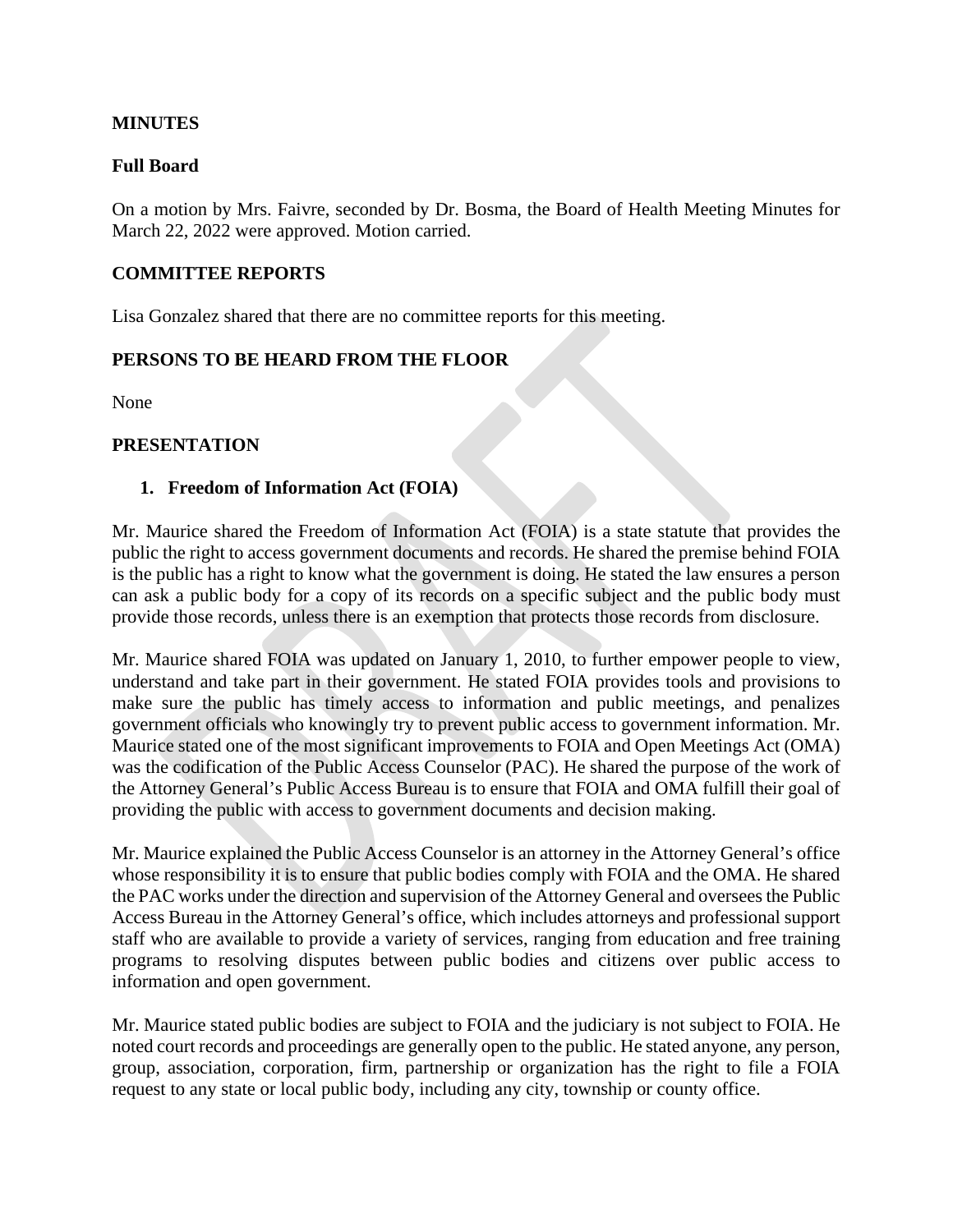Mr. Maurice explained FOIA requires every public body to designate at least one person to act as the FOA officer. He shared the public body must display at its office and make available certain information including the name(s) of its FOIA officer(s), information on how to submit a FOIA, and a brief description of the office. He also stated FOIA requires any public body with a website post the required information on its website.

Mr. Maurice shared a FOIA request must be responded to within five (5) business days from the day after the public body receives the request. He stated the time period may be extended for an additional five (5) days from the date of the original due date if any of the following criteria are met: the requested information is stored at a different location; the request requires the collection of a substantial number of documents; the request requires an extensive search, the requested records have not been located and require additional effort to find; the requested records need to be reviewed by staff who can determine whether they are exempt from FOIA; the requested records cannot be produced without unduly burdening the public body or interfering with its operations; or the request requires the public body to consult with another public body that has substantial interest in the subject matter of the request.

Mr. Maurice explained that a commercial request occurs when the requester seeks to use part or all of the public records for sale, resale, or solicitation or advertisement for sales or services. He explained requests by news media, not-for-profit organizations, and scientific or academic institutions are not considered commercial information requests. He shared a public body has twenty-one (21) business days to respond to a request for information made for a commercial purpose. He explained the public body can: (1) provide the requested records; (2) advise when the records will be provided and the costs; (3) deny the request (if it falls under an exception); or (4) advise the requester that the request is unduly burdensome.

Mr. Maurice explained a "business day" or "working day" is a regular day of the week (Monday through Friday) when public offices and most businesses are open. He stated Saturdays, Sundays and legal holidays are not business days and cannot be counted in the five (5) business day time period. Mr. Maurice shared the five (5) business day time period starts on the first business day after the public body receives the request.

Mr. Maurice explained the consequences of not responding to a FOIA request includes civil penalties of between \$2,500 and \$5,000 per violation. He shared public bodies have an incentive to respond within the time limits set forth because if the public body does not respond in the timeframe, it cannot charge for reproduction costs at a later time or treat it as unduly burdensome.

Mr. Maurice shared a Request for Review to the PAC may be submitted if the person believes the public body has not followed FOIA. He stated the request must occur within 60 days of the public body's final response, be in writing, signed by the requester, and include a copy of the FOIA request and any responses from the public body.

Mr. Maurice shared public records are defined in FOIA as all records, reports, forms, writings, letters, memoranda, books, papers, maps, photographs, microfilms, cards, tapes, recordings, electronic data processing records, electronic communications, recorded information and all other documentary materials pertaining to the transaction of public business, regardless of physical form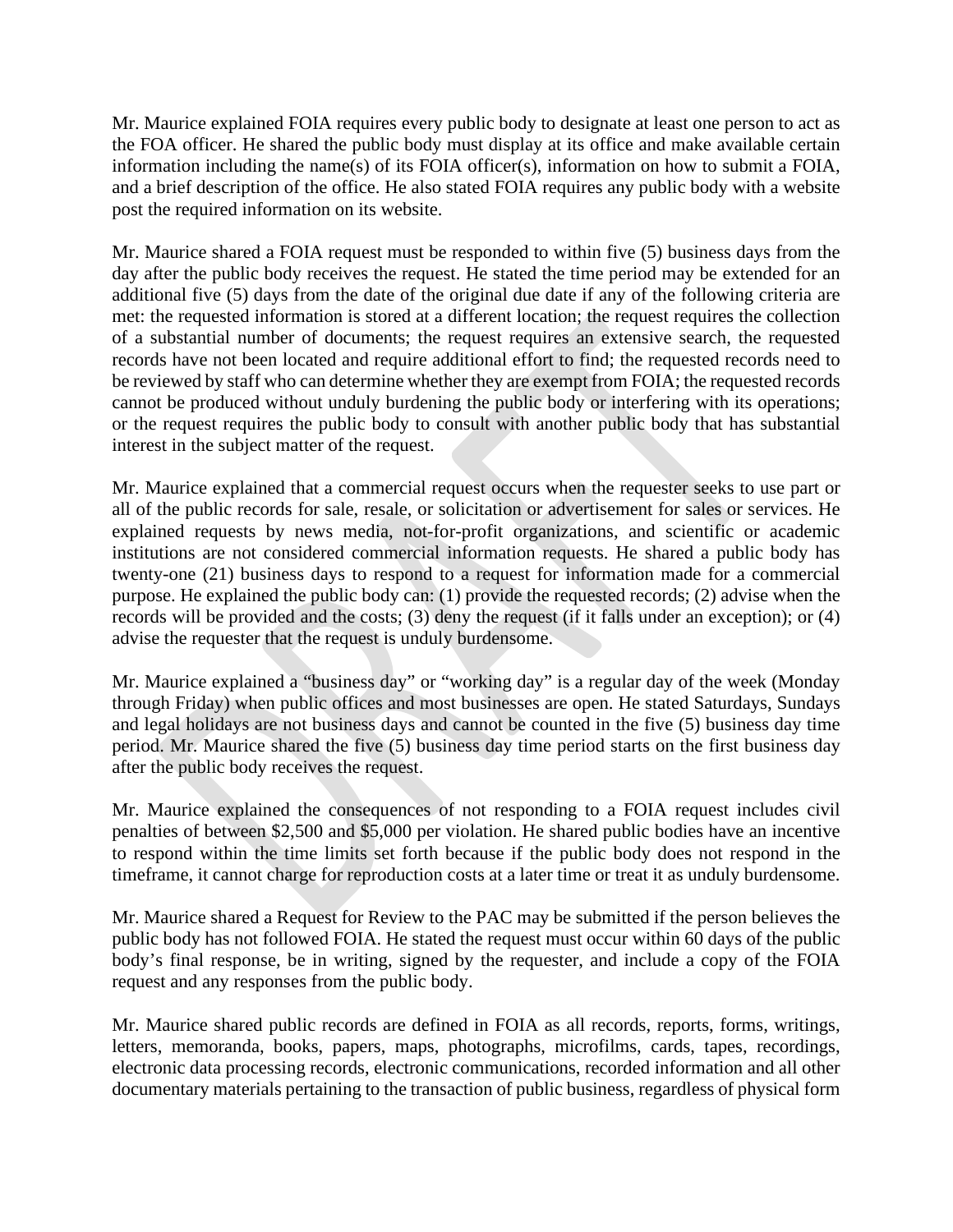or characteristics, having been prepared by or for, or having been or being used by, received by, in the possession of, or under the control of any public body. He stated emails, phone calls, voicemails, and similar communications can be requested under FOIA.

Mr. Maurice explained there are exceptions to public disclosure. He shared exceptions include private information including unique identifiers, including a person's social security number, driver's license number, employee identification number, biometric identifiers, personal financial information, passwords or other access codes, medical records, home or personal telephone numbers, and personal e-mail addresses, home addresses, and personal license plate numbers. Mr. Maurice stated under FOIA, the unwarranted invasion of personal privacy means the disclosure of information that is highly personal or objectionable to a reasonable person and in which the subject's right to privacy outweighs any legitimate public interest in obtaining the information.

Mr. Maurice shared other exceptions include law enforcement records that, if disclosed, would interfere with a pending proceeding or disclose identity of a confidential source, information that, if disclosed, might endanger anyone's life or physical safety, preliminary drafts or notes in which opinions are expressed or policies are formulated, business trade secrets or commercial or financial information that is proprietary, privileged, or confidential and disclosure would cause a competitive harm to the person or business, proposals and bids for any contact until a final selection is made, and requests that are unduly burdensome.

Mr. Maurice shared that approximately 80% of requests made to the Health Department are for well, septic, or environmental records, 10% are for animal control or bite report records, 5% are for food inspection records, and 5% are for other records such as administrative records or COVID-19 related records.

Mr. Maurice shared the Health Department averaged 59 requests/year from 2012 to 2017, 64 requests/year from 2018 to 2019 and 80 requests/year from 2020 to 2021. He stated the highest year for requests was 2020 with 84 requests. He shared that currently in 2022, the Health Department has responded to 39 requests.

Mr. Maurice explained for the Health Department most requests can be completed with approximately 1.5 hours of staff time which includes researching records and responding to the requestor. He shared some of the larger requests have taken over 30 hours of staff time to complete.

Ms. Zurbrugg asked Mr. Maurice if we know why the Health Department is seeing increasing levels of FOIA requests over time. Mr. Maurice explained that it may be due to movement in the real estate market. Dr. Block pointed out it is possible that an email conversation between two Board of Health members may be subject to FOIA.

Mrs. Gonzalez explained over the years there has been an effort for increased transparency related to Board of Health meetings and the materials are posted as soon as they are available. She reasoned it would be unlikely to have a FOIA request for those materials as they are readily available.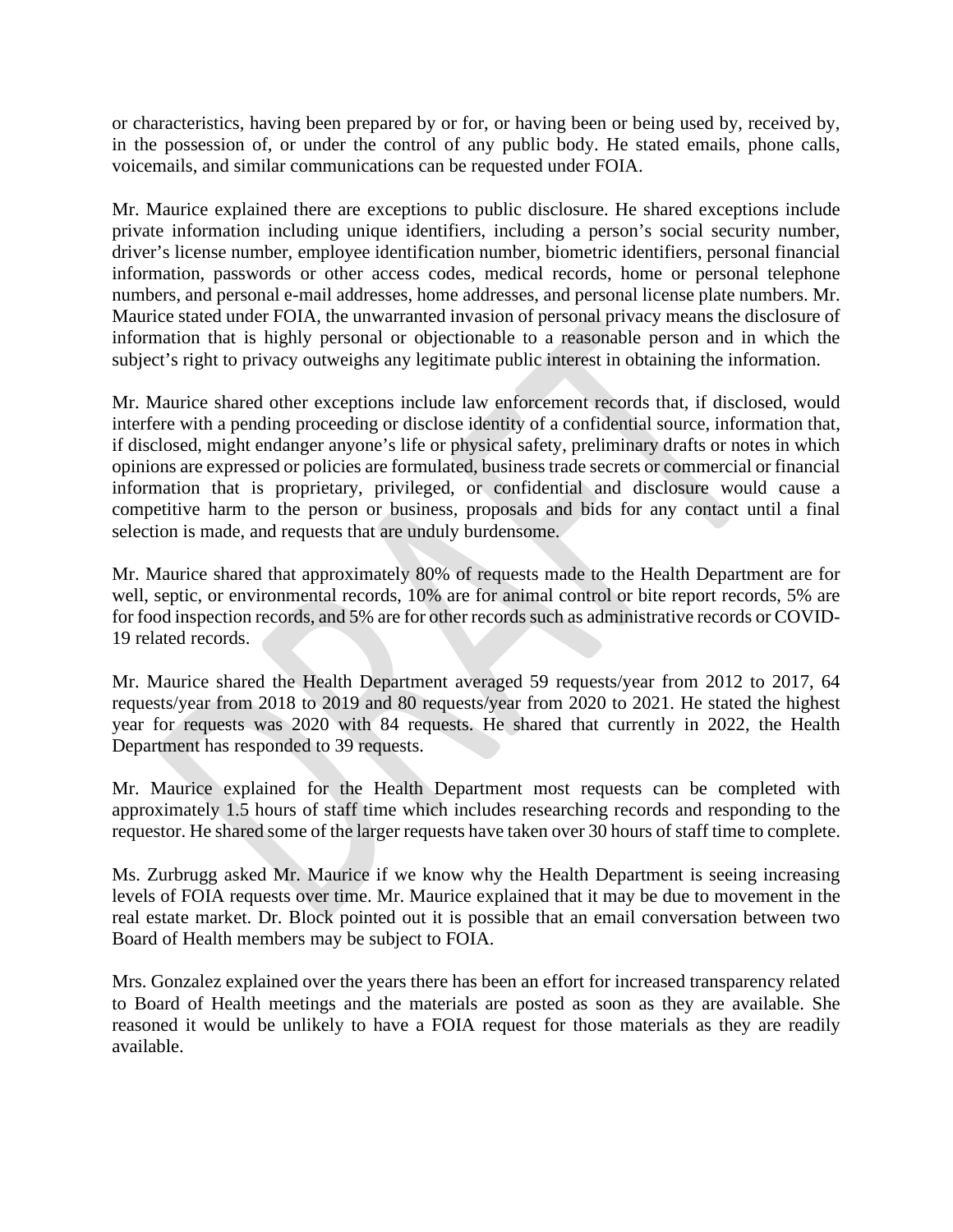## **2. COVID-19 Situational Update**

Mrs. Gonzalez provided a COVID-19 Situational Update. She shared the health department continues to provide a weekly COVID-19 dashboard update on the Health Department website. She stated as of the last report, the county had 29,944 confirmed cases and 199 deaths due to COVID-19.

Mrs. Gonzalez explained a spike in cases occurred late fall last year which had since lessened. She shared more activity is being seen which is part of the rationale for the Board of Health meeting virtually. She shared the County is at a yellow CDC community risk level. She explained some areas in Region 1 have moved to the red risk level. She shared at the current level, the recommendations are to consider masking, especially for the immunocompromised, and indoor gatherings or meeting should be well ventilated.

Mrs. Gonzalez explained the cases counted are those that are processed through labs and through the reporting system. She shared as time has gone on, more individuals are testing at home and those tests may not be reported. She reasoned there are more cases than currently being reported.

Mrs. Gonzalez shared COVID-19 outbreak activity in March and April 2022. She stated with the positivity rate increasing we have seen the number of outbreaks increase from March to April.

Mrs. Gonzalez shared the Health Department has continued administering vaccinations. She noted the Health Department walk-in clinic model has moved from 5 days a week to 3 days a week. She shared in March and April almost 400 individuals were vaccinated through the walk-in clinic.

Mrs. Gonzalez explained through IDPH partnership a small amount of at home COVID-19 antigen rapid tests were distributed. She shared tests were distributed to long-term care partners and continue to be offered on-site for individuals who want them.

Mrs. Gonzalez shared the March 29<sup>th</sup>, 2022 updated CDC recommendations. She stated a second booster dose of Pfizer or Moderna COVID-19 vaccine may be administered to individuals fifty years or older four months after their first booster dose. She stated a second booster dose of Pfizer COVID-19 vaccine may be administered to individuals twelve years or older with certain kinds of immunocompromise 4 months after their first booster dose. She shared a second booster dose of Moderna COVID-19 vaccine may be administered four months after the first booster dose to individuals eighteen years or older with the same certain kinds of immunocompromise.

Mrs. Gonzalez shared the May 19<sup>th</sup>, 2022 updated CDC recommendations. She shared the CDC recommends children ages five through eleven years old should receive a booster shot five months after their initial Pfizer-BioNTech vaccination series.

## **COMBINED REPORT**

Mrs. Gonzalez shared if there were any questions regarding the combined report to reach out.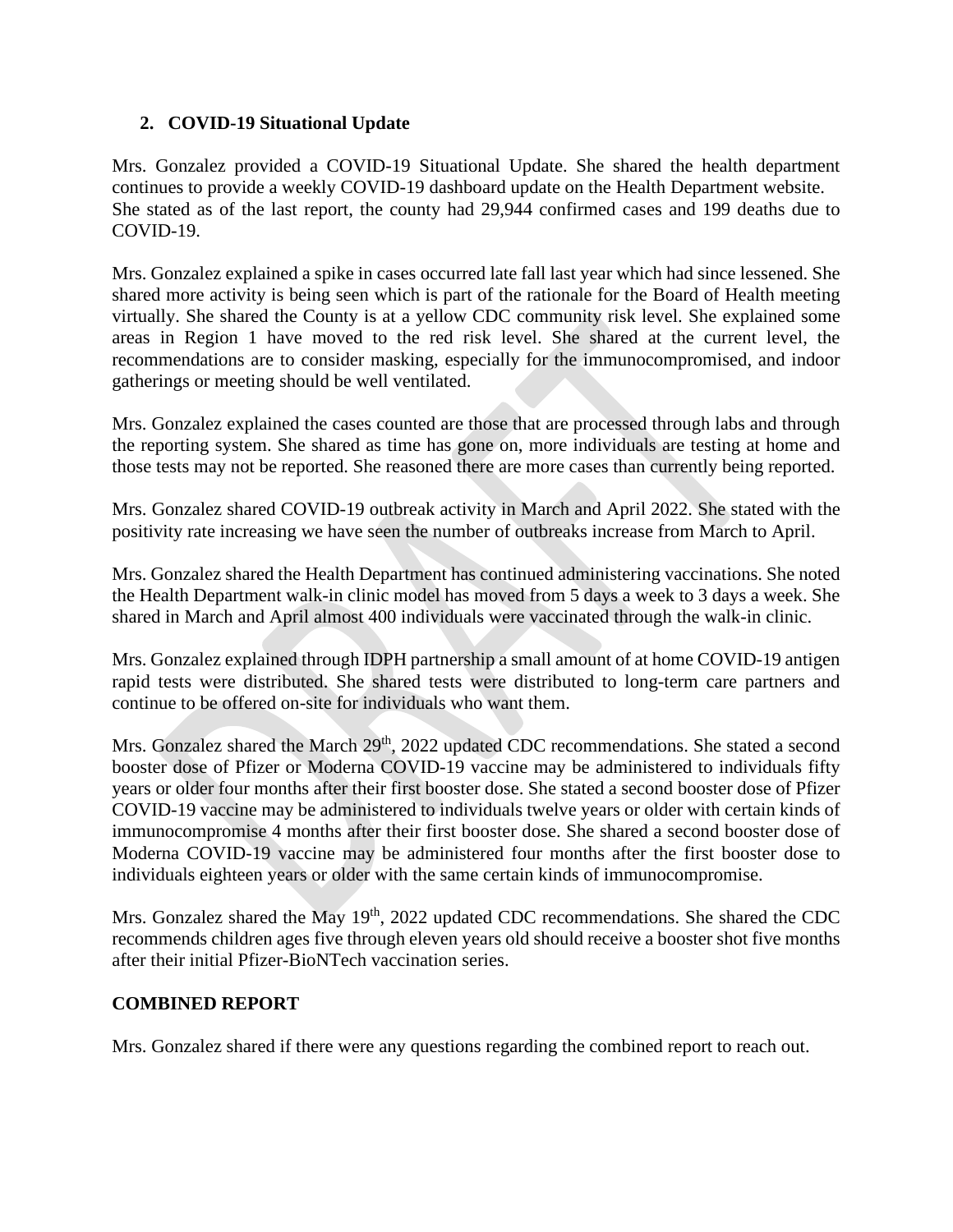#### **FINANCIAL DATA**

On a motion by Dr. Stromborg, seconded by Mrs. Zurbrugg, the Financial Statements for the months of March and April 2022 were approved. Motion carried.

On a motion by Mrs. Faivre, seconded by Dr. Bosma, the Claims for the months of April and May 2022 were approved. Motion carried.

#### **OLD BUSINESS**

#### **1. 2021 DCHD Annual Report**

Mrs. Gonzalez shared the Board of Health Bylaws state by June 30th of each year, the Health Department will publish an annual report explaining the Health Department's activities and expenditures for the past year. She shared beginning in 2022, the Board of Health is to review draft content of the annual report for discussion and/or Board feedback with the final report reviewed at the May 2022 meeting and published publicly thereafter.

Mrs. Gonzalez explained the format of the 2020 report had been revised, and due to the recent revisions, the 2021 report will share the same format. She shared she provided a letter to the community detailing a summary of the year and some of the content within the report.

Mrs. Gonzalez shared the COVID-19 Response section details the Health Departments biosurveillance and epidemiological investigation, a significant event timeline, information management, vaccination efforts, community collaboration, and, as recommended by the Board of Health, community partner reflections. Mrs. Gonzalez shared a thank you to community partners was also included.

Mrs. Gonzalez explained the health protection and community health and prevention sections show a three-year snapshot of the various services provided by the Health Department. Mrs. Gonzalez shared the financial statement section includes an unaudited summary of expenditures and revenue. She noted the financial data shown includes revenues and expenses tied to the Public Health Maintenance account.

#### **NEW BUSINESS**

#### **1. 2021 Financial Statement (unaudited)**

Mrs. Gonzalez explained the analysis of the 2021 financial statement compares the 2021 budget as adopted to 2021 budget actuals.

Mrs. Gonzalez explained the Budget column was originally budgeted in the summer of 2020. She shared the 12 Month Projected Budget column is the 2021 projected budget estimated in July 2021 with 6 months of actual data. She shared the Year-to-Date Actual column are the unaudited totals for 2021. She shared the PCNT column depicts the year-to-date amount divided by the budget.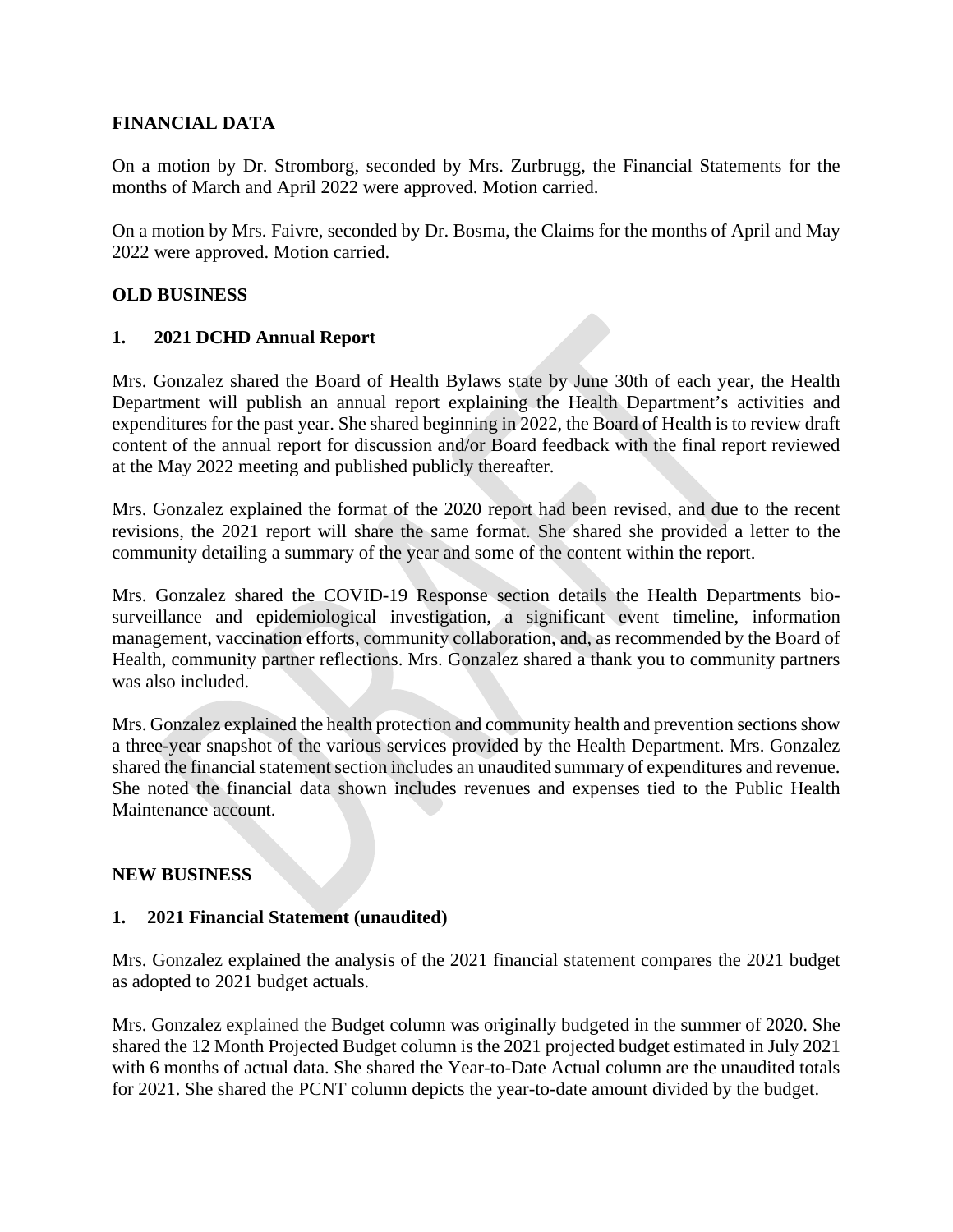Mrs. Gonzalez stated the property tax revenue was close to expected with a 99% PCNT. She explained that the property tax revenue was slightly lower than budgeted as it was down by approximately \$3,500.

Mrs. Gonzalez explained the Licenses and Permits category had higher than budgeted revenue in the amount of \$52,200. She shared this was primarily due to revenue from animal control licenses and restaurant permits being higher than expected.

Mrs. Gonzalez explained the grant revenue was higher than budgeted due to uncertainty in funding regarding COVID-19 response efforts. She noted during the budgeting period it was unknown if there would be funding from COVID-19 grants. She stated the grant revenue was higher than budgeted in the amount of \$871,019. She explained that both Medicaid and Private Insurance revenues received were significantly lower than budgeted. She noted demand and ability to perform billable services was down during 2021 due to the COVID-19 pandemic.

Mrs. Gonzalez shared the Fees revenue was lower than budgeted to the amount of \$23,587. She shared the Non-operating Revenue was close to expected with a 95% PCNT. She shared line item 5901, Contribution to General Fund, comes from County support with FICA and IRMF for employees. She shared the budgeted amount was \$342,000 but the actual was \$495,985. She noted the almost \$154,000 difference in amount was due to redistribution of ARPA dollars.

Mrs. Gonzalez stated the total revenues for 2021 was higher than budgeted in the amount of \$933,403. She reiterated this is primarily due to higher Environmental and Vital Records Fee revenue, higher COVID-19 related grant revenue, and County distributed ARPA funding.

Mrs. Gonzalez shared the expenditures from Salaries corresponded to additional COVID-19 funding. She explained COVID-19 dollars allowed the health department to keep COVID-19 employees longer than originally anticipated which led to additional salary related expenses. She stated the salary expenses were higher than expected in the amount of \$501,063.

Mrs. Gonzalez explained the Capital Outlay expenses were lower than budgeted due to COVID-19 grants covering the cost of purchasing vehicles during that time period. Mrs. Gonzalez shared Commodities and Services were higher than projected at \$48,583. She shared that for Public Notices, Maintenance, and Professional Services the health department spent more than projected. She noted these were grant covered expenses. Mrs. Gonzalez explained the funds transferred to the County were similar to what was budgeted for 2021.

Mrs. Gonzalez shared the total expenditures for 2021 were \$531,908 greater than budgeted. She reiterated this is primarily due to greater than budgeted expenses in personnel and commodities and services categories tied to COVID-19 funding.

Mrs. Gonzalez shared when the budget was created in July of 2020, a shortfall of \$81,400 was budgeted. She shared the actual 2021 unaudited budget ended with a surplus of \$320,095. She explained as many expenses as allowed were moved under COVID-19 dollars. She explained staff